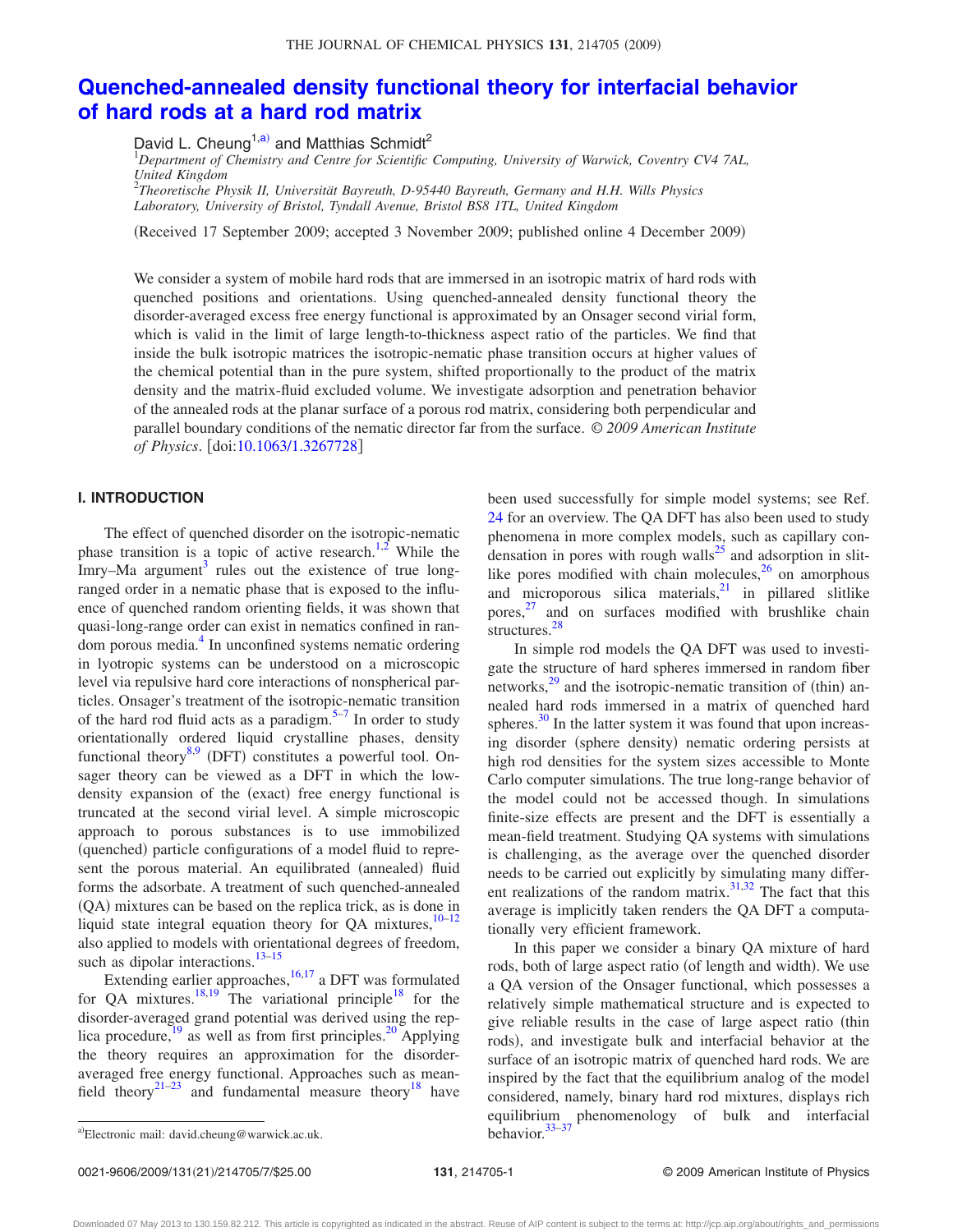The paper is organized as follows. In Sec. II we define the model and lay out the theory. Section III describes the computational methods used. Section IV presents results for interfacial behavior at a matrix of quenched rods. In Sec. V conclusions are drawn.

#### **II. THE MODEL, REPLICA TRICK, AND DENSITY FUNCTIONAL THEORY**

We consider an annealed hard rod fluid (species 1) immersed in a matrix of quenched hard rods (species 0). The particles of both species  $i=0,1$  have ellipsoidal shape and are characterized by the (rod) length  $a_i$  and diameter  $b_i$ . The pair interaction potential between a rod of species *i* at space point **r** and orientation **u** (along the rod axis) and a rod of species *j* at space point **r**' and orientation **u**' is  $\phi_{ij}(\mathbf{r})$  $-\mathbf{r}'$ , **u**, **u**') = ∞ if both particles overlap and zero otherwise. The one-body distribution of species *i* is denoted by  $\rho_i(\mathbf{r}, \mathbf{u})$ . Furthermore we consider a replicated system that contains *s*+ 1 species. Species *i*=2,...,*s* are replicas of species 1, in the sense that particles of these species interact in the same way with species 0 as species 1 does,  $\phi_{0i} = \phi_{01}$ , and that the intraspecies interactions are the same,  $\phi_{ii} = \phi_{11}$ , *i* > 0. However, particles of different replicas are mutually noninteracting, hence  $\phi_{ij}=0$  for  $i \neq j > 0$ .

We first review the replica procedure for the bulk free energy. The grand canonical trace over the degrees of freedom of species 0 is written as

<span id="page-1-0"></span>
$$
\int d\mathbf{0} = \sum_{N_0=0}^{\infty} \frac{e^{\beta \mu_0 N_0}}{\Lambda_0^{3N_0}} \int d\mathbf{r}_0^{(1)} \int d\mathbf{u}_0^{(1)} \cdots \int d\mathbf{r}_0^{(N_0)} \int d\mathbf{u}_0^{(N_0)},
$$
\n(1)

where the lower index labels the species and the upper index labels the  $N_i$  individual particles,  $\mu_i$  is the chemical potential,  $\Lambda_i$  is the thermal wavelength of species *i*, and  $\beta = 1/k_B T$ , where  $k_B$  is Boltzmann's constant and *T* is the absolute temperature. The integrals over  $\mathbf{r}_0^{(1)}, \ldots, \mathbf{r}_0^{(N_0)}$  run over space and those over  $\mathbf{u}_0^{(0)}, \ldots, \mathbf{u}_0^{(N_0)}$  run over the unit sphere. The trace for the annealed species,  $\int d1$ , and that for the replicated components,  $\int d2, \ldots, \int ds$ , are defined accordingly, i.e., by replacing species index  $0$  by  $1, 2, ..., s$  $1, 2, ..., s$  in Eq. (1), respectively. The total potential energy from intraspecies interactions,  $V_{ii}$ , and from fluid-matrix interactions,  $V_{0i}$ , for  $i=0,1,\ldots,s$ , are given by

$$
V_{ii} = \sum_{k=1}^{N_i} \sum_{l=k+1}^{N_i} \phi_{ii}(\mathbf{r}_k^{(i)} - \mathbf{r}_l^{(i)}, \mathbf{u}_k^{(i)}, \mathbf{u}_l^{(i)}),
$$
(2)

$$
V_{0i} = \sum_{k=1}^{N_0} \sum_{l=1}^{N_i} \phi_{0i}(\mathbf{r}_k^{(0)} - \mathbf{r}_l^{(i)}, \mathbf{u}_k^{(0)}, \mathbf{u}_l^{(i)}).
$$
 (3)

The QA Helmholtz free energy  $F_1$  of the adsorbate in the presence of the matrix, averaged over all matrix realizations, is defined via

<span id="page-1-1"></span>
$$
-\beta F_1 = Z_0^{-1} \int d\mathbf{0} e^{-\beta V_{00}} \ln \int d\mathbf{1} e^{-\beta (V_{01} + V_{11})}, \tag{4}
$$

where the grand partition sum for the quenched species is

$$
Z_0 = \int d\mathbf{0} e^{-\beta V_{00}}.
$$
 (5)

An alternative formulation of the right hand side of Eq. ([4](#page-1-1)) can be based on the replica procedure: One considers a replicated system, whose (equilibrium) grand partition sum is

<span id="page-1-2"></span>
$$
Z = \int d\mathbf{0} \int d\mathbf{1} \cdots \int d\mathbf{s} e^{-\beta \left(V_{00} + \sum_{i=1}^{s} V_{0i} + \sum_{i=1}^{s} V_{ii}\right)}.
$$
 (6)

By rearranging the orders of integration in Eq.  $(6)$  $(6)$  $(6)$  and exploiting the symmetry of the replicated pair interactions this can be written as

<span id="page-1-3"></span>
$$
Z = \int d0 e^{-\beta V_{00}} \left[ \int d1 e^{-\beta (V_{01} + V_{11})} \right]^s.
$$
 (7)

The identity  $\lim_{s\to 0} \frac{\partial x^s}{\partial s} = \lim_{s\to 0} \frac{\partial e^{s \ln x}}{\partial s} = \ln x$  (with *x* being a dummy variable) is then used to express the QA free energy defined in Eq.  $(4)$  $(4)$  $(4)$  as

<span id="page-1-4"></span>
$$
-\beta F_1 = \lim_{s \to 0} Z^{-1} \frac{\partial Z}{\partial s} = \lim_{s \to 0} \frac{\partial \ln Z}{\partial s},
$$
\n(8)

implying analytic continuation in *s* (i.e., treating *s* as a continuous parameter). The benefit of the replica trick is that Eq. ([7](#page-1-3)) has the standard form of a partition sum, which avoids having to deal with the nested logarithm in Eq. ([4](#page-1-1)). Of course, the limit  $(8)$  $(8)$  $(8)$  is still to be taken explicitly.

A corresponding procedure can be carried out, following Ref. [19,](#page-6-15) for the QA density functional. The Helmholtz free energy functional of the (equilibrium) replicated system is

$$
\mathcal{F}[\rho_0, \dots, \rho_s] = \mathcal{F}_{\text{exc}}[\rho_0, \dots, \rho_s] + \sum_{i=0}^s \mathcal{F}_{\text{id}}[\rho_i],
$$
 (9)

where the free energy of an ideal gas of rotators (of species *i*) is

$$
\beta \mathcal{F}_{\text{id}}[\rho_i] = \int d\mathbf{r} \int d\mathbf{u} \rho_i(\mathbf{r}, \mathbf{u}) [\ln(\rho_i(\mathbf{r}, \mathbf{u}) \Lambda_i^3) - 1] \tag{10}
$$

and the excess free energy functional up to second virial level, i.e., in the Onsager approximation, is

<span id="page-1-5"></span>
$$
\beta \mathcal{F}_{\text{exc}}[\rho_0, \dots, \rho_s] = -\frac{1}{2} \rho_0 \otimes f_{00} \otimes \rho_0 - \sum_{i=1}^s \rho_0 \otimes f_{0i} \otimes \rho_i
$$

$$
-\frac{1}{2} \sum_{i=1}^s \rho_i \otimes f_{ii} \otimes \rho_i, \qquad (11)
$$

where  $f_{ij} = \exp(-\beta \phi_{ij}) - 1$  is the Mayer bond (which equals  $-1$  if the two particles involved overlap, and zero otherwise), and we have used a short-hand notation for the convolutions,

$$
\rho_i \otimes f_{ij} \otimes \rho_j \equiv \int d\mathbf{r} \int d\omega \int d\mathbf{r}' \int d\omega' \rho_i(\mathbf{r}, \mathbf{u})
$$

$$
\times f_{ij}(\mathbf{r} - \mathbf{r}', \mathbf{u}, \mathbf{u}') \rho_j(\mathbf{r}', \mathbf{u}'). \tag{12}
$$

Note that no terms that couple species  $i>0$  and  $j>0$ , with  $i \neq j$ , appear in Eq. ([11](#page-1-5)), as in these cases  $\phi_{ij} = 0$  and hence

Downloaded 07 May 2013 to 130.159.82.212. This article is copyrighted as indicated in the abstract. Reuse of AIP content is subject to the terms at: http://jcp.aip.org/about/rights\_and\_permissions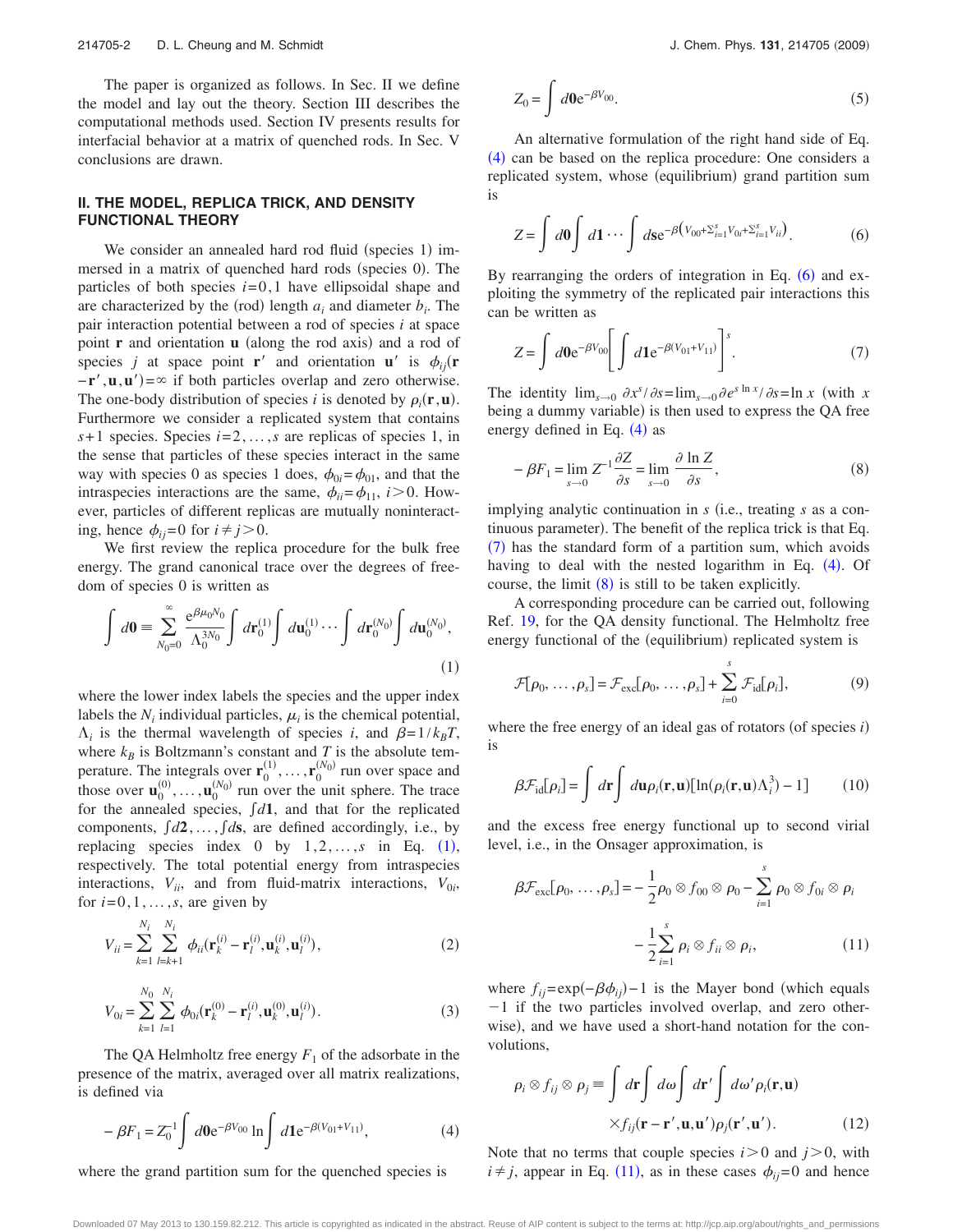$f_{ii}$ =0. If we assume the density profiles of all replicas to be the same,  $\rho_1 = \rho_i$  for  $i > 1$ , then Eq. ([11](#page-1-5)) reduces to

<span id="page-2-1"></span>
$$
\beta \mathcal{F}_{\text{exc}}[\rho_0, \rho_1] = -\frac{1}{2} \rho_0 \otimes f_{00} \otimes \rho_0 - s \rho_0 \otimes f_{01} \otimes \rho_1
$$

$$
-\frac{s}{2} \rho_1 \otimes f_{11} \otimes \rho_1.
$$
 (13)

Applying the limit  $\mathcal{F}_1 = \lim_{s \to 0} \frac{\partial \mathcal{F}}{\partial s}$  we obtain the QA free energy functional

<span id="page-2-0"></span>
$$
\beta \mathcal{F}_1[\rho_0, \rho_1] = \beta \mathcal{F}_{\text{id}}[\rho_0] - \rho_0 \otimes f_{01} \otimes \rho_1 - \frac{1}{2} \rho_1 \otimes f_{11} \otimes \rho_1,
$$
\n(14)

where the second term describes the coupling of the annealed rods to the quenched rods and the third term is the contribution from interactions between pairs of annealed rods. The corresponding grand potential is

<span id="page-2-4"></span>
$$
\Omega_1[\rho_0, \rho_1] = \mathcal{F}_1[\rho_0, \rho_1] - \int d\mathbf{r} \int d\mathbf{u} \rho_1(\mathbf{r}, \mathbf{u}) [V_1^{\text{ext}}(\mathbf{r}, \mathbf{u}) - \mu_1],
$$
\n(15)

where  $V_1^{\text{ext}}(\mathbf{r}, \mathbf{u})$  is an external potential acting on positions and orientations of particles of species 1. The minimization condition

<span id="page-2-2"></span>
$$
\left. \frac{\delta \Omega_1}{\delta \rho_1(\mathbf{r}, \mathbf{u})} \right|_{\rho_0(\mathbf{r}', \mathbf{u}')} = 0 \tag{16}
$$

determines  $\rho_1(\mathbf{r}, \mathbf{u})$ , when  $\rho_0(\mathbf{r}', \mathbf{u}')$  is prescribed as a fixed density field (this can be obtained from an equilibrium DFT for the pure system of species 0). The second virial structure of Eq. ([14](#page-2-0)) implies that the contribution of  $\rho_0$  to the free energy is identical to the action of an (fictitious) external potential  $V_1^{\text{fic}}(\mathbf{r}, \mathbf{u}) \equiv \rho_0 \otimes f_{01}$  that acts on species 1. In an alternative model, where species 0 is taken to be an ideal gas of rotators with  $V_{00} = 0$ , the first term in Eq. ([13](#page-2-1)) vanishes, but this does not alter result  $(14)$  $(14)$  $(14)$  for the QA excess free energy. Note that in both models inhomogeneous density distributions of matrix rods (both in their positions and orientations) are allowed, as those can be generated from the action of an external field acting on species 0 before the quench.

# **III. COMPUTATIONAL METHODS**

The numerical solution of the framework described above follows that used in previous work. $38-40$  $38-40$  In order to minimize the grand potential, i.e., solve Eq.  $(16)$  $(16)$  $(16)$ , and hence determine the density profile, the orientationally dependent functions are expanded in spherical harmonics,

<span id="page-2-6"></span>
$$
\log \rho_i(\mathbf{r}, \mathbf{u}) = \sum_{\ell,m} \tilde{\rho}_{\ell m}^i(\mathbf{r}) Y_{\ell m}(\mathbf{u}), \qquad (17a)
$$

<span id="page-2-3"></span>
$$
\rho_i(\mathbf{r}, \mathbf{u}) = \sum_{\ell,m} \rho_{\ell m}^i(\mathbf{r}) Y_{\ell m}^*(\mathbf{u}), \qquad (17b)
$$

$$
V_i^{\text{ext}}(\mathbf{r}, \mathbf{u}) = \sum_{\ell,m} V_{\ell m}^{\text{ext},i}(\mathbf{r}) Y_{\ell m}(\mathbf{u}), \qquad (17c)
$$

where again  $i=0$  and 1 refer to quenched and annealed components, respectively,  $Y_{\ell m}(\mathbf{u})$  is the spherical harmonic with indices  $\ell m$ , the asterisk in the expansion of density  $(17b)$  $(17b)$  $(17b)$ denotes the complex conjugate. The expansion coefficients of the respective quantities on the left hand side are  $\vec{p}_{\ell m}^i(\mathbf{r}), \vec{p}_{\ell m}^i(\mathbf{r})$  and  $V_{\ell m}^{\text{ext},i}(\mathbf{r})$ , and we restrict ourselves to  $V_i^{\text{ext}}(\mathbf{r}, \mathbf{u}) = 0$  in the following. The Mayer function is expanded similarly in rotational invariants<sup>41</sup>

$$
f_{ij}(\Delta \mathbf{r}, \mathbf{u}, \mathbf{u}') = \sum_{\ell_1, \ell_2, \ell} f_{ij}^{\ell_1 \ell_2 \ell}(r) \Phi_{\ell_1 \ell_2 \ell}(\hat{\mathbf{r}}, \mathbf{u}, \mathbf{u}'), \tag{18}
$$

where  $\Delta r$  denotes the difference vector between particle centers and  $r = |\Delta r|$  and  $\hat{r} = \Delta r/r$ . Note that for a bulk system the  $\rho_i(\mathbf{r}, \mathbf{u})$ , etc., are independent of position, i.e.,  $\rho_i(\mathbf{r}, \mathbf{u})$  $= \rho_i(\mathbf{u})$ . Inserting the spherical harmonics expansions into the grand potential  $(15)$  $(15)$  $(15)$  and integrating over space gives

$$
\frac{\beta \Omega_1[\rho_0(\mathbf{r}, \mathbf{u}), \rho_1(\mathbf{r}, \mathbf{u})]}{V}
$$
\n
$$
= \sum_{\ell,m} \rho_{\ell m}^1 \{\tilde{\rho}_{\ell m}^1 - \sqrt{4\pi} (1 + \beta \mu_1) \delta_{\ell 0} + V_{\ell m}^1\}
$$
\n
$$
+ \sum_{\ell_1, \ell_2, m} \{V_{\ell_1 \ell_2 m}^{11} \rho_{\ell_1 m}^1 \rho_{\ell_2 m}^1 + 2V_{\ell_1 \ell_2 m}^{10} \rho_{\ell_1 m}^0 \rho_{\ell_2 m}^0\}, \qquad (19)
$$

where *V* is the total system volume and  $V_{\ell_1 \ell_2 m}^{ij}$  are orientationally averaged components of the excluded volume between species *i* and *j* defined as  $V_{\ell, \ell, m}^{ij}$  $= -(-1)^m 4 \pi \int dr r^2 f_{ij}^{\ell_1 \ell_2 0}(r)$ ; note that  $f_{ij}^{\ell_1 \ell_2 m} = (-1)^m f_{ij}^{\ell_1 \ell_2 0}$ . For the case of spatial dependence on a single Cartesian variable *z*, inserting the expansions into the grand potential gives

<span id="page-2-5"></span>
$$
\frac{\beta \Omega_1[\rho_0(\mathbf{r}, \mathbf{u}), \rho_1(\mathbf{r}, \mathbf{u})]}{A}
$$
\n
$$
= \int dz \rho_{\ell m}^1(z) \{ \tilde{\rho}_{\ell m}^1(z) + V_{\ell m}^i(z) - \sqrt{4\pi} (1 + \beta \mu_1) \delta_{\ell 0} \}
$$
\n
$$
+ \int dz_1 dz_2 \sum_{\ell_1 \ell_2 m} \{ A_{\ell_1 \ell_2 m}^{11}(z_{12}) \rho_{\ell_1 m}^1(z_1) \rho_{\ell_2 m}^1(z_2) + 2A_{\ell_1 \ell_2 m}^{10}(z_{12}) \rho_{\ell_1 m}^1(z_1) \rho_{\ell_2 m}^0(z_2) \},
$$
\n(20)

where  $A$  is the lateral system size (normal to the  $z$ -direction), and  $z_{12} = z_1 - z_2$  and  $A^{ij}_{\ell_1 \ell_2 m}(z)$  are components of the pair excluded area for molecules of separation *z*. As the second term (excess free energy) in Eq.  $(20)$  $(20)$  $(20)$  is a convolution, it is most conveniently evaluated in reciprocal space.<sup>42</sup>

The equilibrium density is found by numerically minimizing the grand potential, using the conjugate gradients method,<sup>43</sup> with respect to  $\tilde{\rho}_{\ell m}(z)$ . When required, the  $\rho_{\ell m}(z)$ coefficients are determined from Eq.  $(17)$  $(17)$  $(17)$ , with angular integration performed using Lebedev quadrature $44$  with 302 angular grid points. For numerical calculations the integrals are replaced by sums over a regular grid. The calculations are performed on a grid of 1500 points, with a spacing of  $\Delta z$ = 0.2*b* and periodic boundary conditions. The spherical harmonics expansions are truncated at  $\ell_{\text{max}}=6$  for log  $\rho(z, \mathbf{u})$ 

Downloaded 07 May 2013 to 130.159.82.212. This article is copyrighted as indicated in the abstract. Reuse of AIP content is subject to the terms at: http://jcp.aip.org/about/rights\_and\_permissions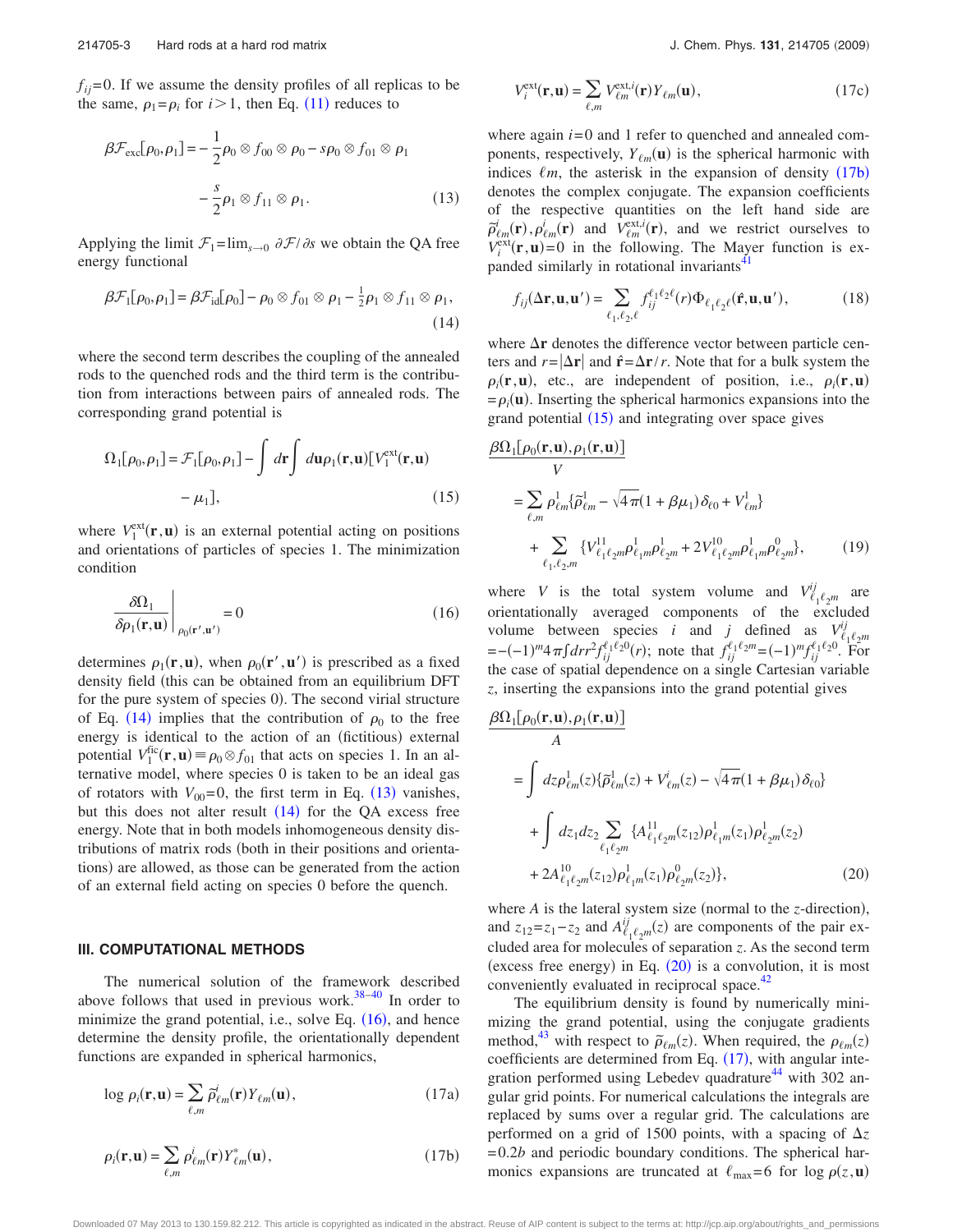and  $\ell_{\text{max}} = 8$  for  $\rho(z, \mathbf{u})$ . For studying the interfacial properties the quenched hard rods are confined in a region of width  $100b = 6.67a$ , with aspect ratio  $a/b = 15$ . Good agreement is found between the Onsager theory and simulations for this aspect ratio (see, e.g., Ref. [45](#page-6-36)) and while typical liquid crystal molecules have somewhat shorter aspect ratios  $(e \approx 4-8)$ , the behavior of such shorter molecules is expected to be qualitatively similar.

### **IV. RESULTS**

In the case of uniform and isotropic matrices of quenched rods, i.e.,  $\rho_0$ =const, the free energy functional ([14](#page-2-0)) reduces to that of the pure system of species 1, but with an additional additive term that is linear in  $\rho_1$ . As a consequence, the isotropic-nematic transition persists with unchanged isotropic and nematic coexistence densities  $\rho_1^{\text{iso}}$  and  $\rho_1^{\text{nem}}$ , and only the chemical potential at the transition is shifted by a constant  $\Delta \mu = k_B T V_{000}^{01} \rho_0$ , where  $V_{000}^{01}$  $= 298.087b^3 = 1.32483a^2b$  is the orientationally averaged excluded volume of two ellipsoids of species 0 and 1.

We investigate interfacial behavior of the annealed hard rods at a surface of the porous matrix, modeled as a step function distribution of the centers of the quenched rods with isotropic orientations,  $\rho_0(\mathbf{r}, \mathbf{u}) = \rho_0 \Theta(z)$ , where  $\Theta(\cdot)$  is the Heaviside function and  $\rho_0$  is the density of quenched rods that constitute the matrix which is located at  $z > 0$ . We consider equal-sized quenched and annealed rods,  $a_0 = a_1 \equiv a$  and  $b_0 = b_1 \equiv b$ , and have chosen the aspect ratio to be  $a/b = 15$ . For computational reasons, the system is periodic in the *z*-direction, with period 20*a* such that −13.33*a*<sup>*z*</sup>  $\lt$ 5.67*a* (and in units of rod thickness  $-200b \lt z \lt 100b$ ). The matrix fills the region  $0 < z < 6.67b$ . From the full density distribution of species 1 we obtain the orientation-averaged density profile of the particle centers,  $\rho(z) = \int d\mu \rho_1(z, \mathbf{u})$ , which we normalize  $\rho^*(z) = \rho(z)/\rho_{cp}$ , where  $\rho_{cp} = \sqrt{2}/(ab^2)$  is the closepacked density. The nematic order parameter profile is  $S(z)$  $= \rho(z)^{-1} \int d\mathbf{u} \rho_1(z, \mathbf{u}) P_2(\mathbf{u} \cdot \mathbf{n})$ , where **n** is the nematic director and  $P_2(x) = (3x^2 - 1)/2$  is the second Legendre polynomial. Both the order parameter profile and the biaxiality profile  $S_{xy}(z)$ , which is obtained from the nematic order tensor,

$$
Q_{\alpha\beta}(z) = \frac{3}{2} \int d\mathbf{u} \rho_1(z, \mathbf{u}) u_{\alpha} u_{\beta} - \frac{1}{2} \delta_{\alpha\beta},
$$
 (21)

where  $\delta_{\alpha\beta}$  is the Kronecker delta and the Greek indices enumerate the Cartesian directions. The order parameters are found from diagonalizing  $Q_{\alpha\beta}(z)$  and sorting the (three) eigenvalues in magnitude: The largest eigenvalue is identified with  $S(z)$ , the difference between the middle and the smallest one constitutes  $S_{xy}(z)$ . We show results for two representative values of the matrix density:  $\rho_0 b^3 = 0.001$  and  $\rho_0 b^3 = 0.1$ . We first consider the case of normal alignment of the nematic director far from the surface and the surface normal,  $n = \hat{z}$ , where  $\hat{z}$  is the unit vector in the *z*-direction. Figure [1](#page-3-0) displays results for  $\rho^*(z)$  and  $S(z)$  for the case of very low matrix density,  $\rho_0 b^3 = 0.001$ , and a range of increasing values of the chemical potential for the annealed species 1,  $\beta \mu = \beta \mu_1$  $= 1.2 - 1.4$ . For values of  $\mu$  below the value at isotropicnematic bulk coexistence of the pure system (without ma-

<span id="page-3-0"></span>

FIG. 1. (a) Scaled density profile  $\rho^*(z) = \rho(z)/\rho_{cp}$  and (b) order parameter profile  $S(z)$  of annealed hard rods at the surface of a quenched hard rod matrix of density  $\rho_0 b^3 = 0.001$  (for elongation  $e = a/b = 15$ ), with homeotropic alignment far from the surface. Results for chemical potentials (for annealed rods)  $\beta\mu_1 = 1.50$  (solid black line), 1.30 (dotted red line), 1.25 (dashed green line), 1.24 (dotted-dashed blue line), 1.23 (double-dotted-dashed magenta line), and 1.20 (dotted-double-dashed cyan line). The coordinate *z* measures distance to the matrix surface and arrows denote coexistence values for  $\rho^*$ and *S*.

trix),  $\rho(z)$  crosses over smoothly from outside  $(z<0)$  to smaller values inside  $(z>0)$  the matrix, see the results for the density profile of particle centers in Fig.  $1(a)$  $1(a)$ . The observed reduction in density for  $z > 0$  can clearly be attributed to the repulsion that the quenched rods exert on species 1. Increasing  $\mu$  to values above the isotropic-nematic transition induces a jump in the density outside. However, as the rods inside the matrix are still in an isotropic state, their density is hardly affected. The corresponding order parameter profile, shown in Fig.  $1(b)$  $1(b)$ , displays smooth crossover from values close to the nematic coexistence value to zero inside the matrix. Increasing the chemical potential further to  $\beta\mu$ = 1.50 leads to nematization inside the matrix. Hence the density inside the matrix increases considerably, as compared to the case above, and the order parameter becomes finite. The density profile shows oscillations both inside and outside the matrix. The value of the chemical potential is

<span id="page-3-1"></span>

FIG. 2. Same as Fig. [1,](#page-3-0) but for planar alignment of the nematic director far from the matrix.

Downloaded 07 May 2013 to 130.159.82.212. This article is copyrighted as indicated in the abstract. Reuse of AIP content is subject to the terms at: http://jcp.aip.org/about/rights\_and\_permissions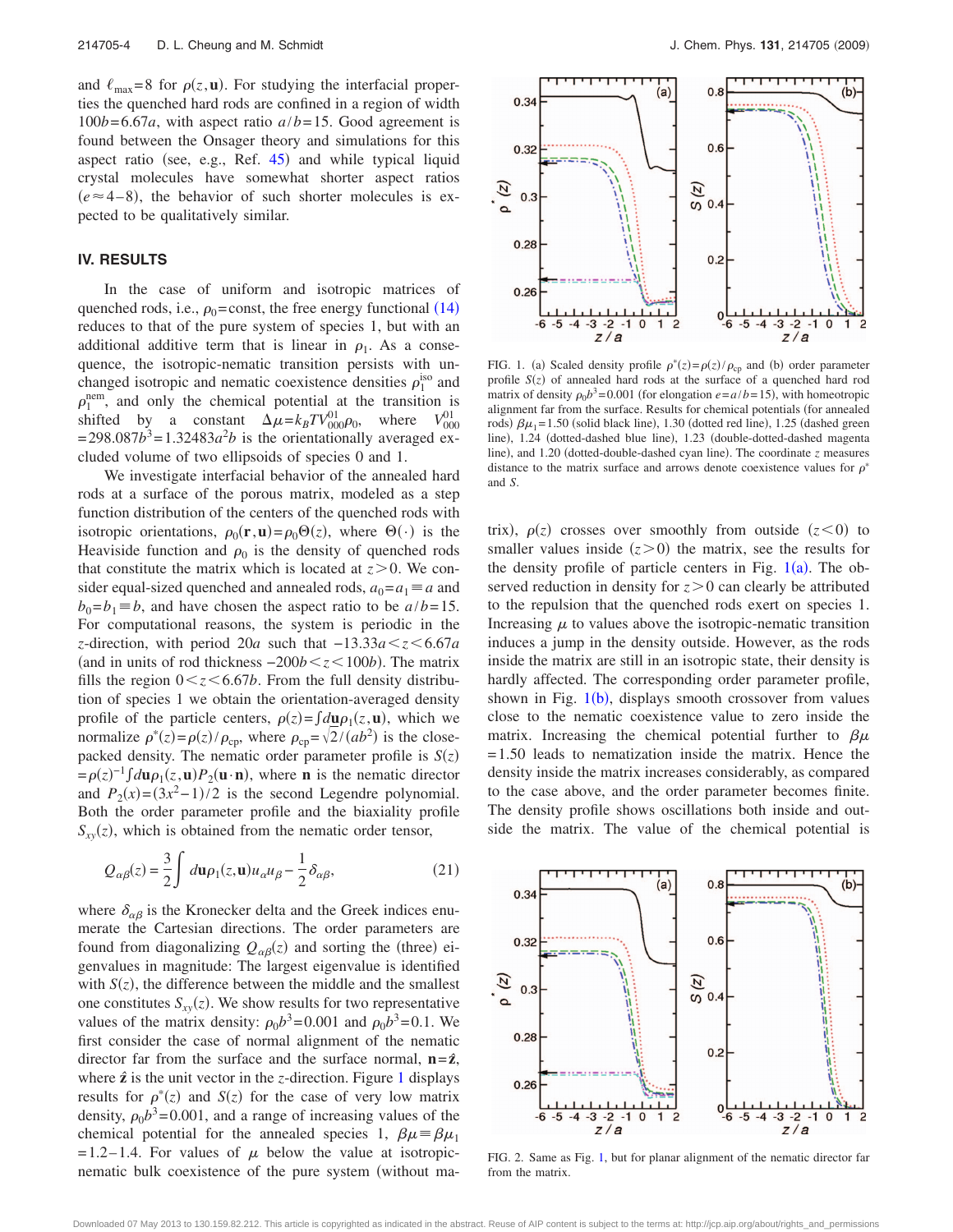slightly lower than the coexistence chemical potential of hard rods in an infinite bulk matrix of this density, which is at  $\beta \mu$  = 1.53. We attribute this difference to the finite width of the porous matrix. The effect can be quantified on the basis of the Kelvin equation for capillary nematization,

<span id="page-4-0"></span>
$$
\Delta \mu_{\text{coex}} = \frac{2\gamma_{IN}}{(\rho_N - \rho_l)L},\tag{22}
$$

where  $\Delta \mu_{\text{coex}}$  is the shift of the coexistence chemical potential of the confined with respect to the infinite system,  $\gamma_{IN}$  is the interface tension of the free interface between isotropic and nematic phases,  $\rho_N b^3 = 0.029\,645$  and  $\rho_I b^3 = 0.025\,008$ are the coexistence densities in the nematic and isotropic phase, respectively<sup>45</sup> (hence  $\rho_N b^3 - \rho_I b^3 = 0.004\,637$ ), and *L*= 6.67*a* is the width of the matrix. For homeotropic alignment of the director with the (free) IN interface  $\gamma_{IN} = 0.016k_B T/b^2$  (and for planar alignment  $\gamma_{IN} = 0.010 k_B T/b^2$ .<sup>[45](#page-6-36)</sup> Hence the shift is  $\beta \Delta \mu_{\text{coex}} = 0.07$  (for planar alignment 0.043), which compares reasonably well with results from directly calculating the grand potential difference between systems with nematic or isotropic ordering inside the matrix; this gives a transition at  $\beta\mu_{\text{coex}}= 1.44$ (1.48) for homeotropic (planar) alignment. Note that taking the value of the free  $IN$  interface in Eq.  $(22)$  $(22)$  $(22)$  constitutes a further approximation, as in the actual physical situation the *IN* interface is "pinned" at the porous surface of the matrix. Although the value of the chemical potential at coexistence changes, within a second virial treatment this is not the case for the coexistence densities.

We next consider the boundary conditions at  $z \rightarrow -\infty$ such that the nematic director possesses planar alignment with respect to the matrix surface, hence  $\mathbf{n} \perp \hat{\mathbf{z}}$ , and investigate the resulting behavior for the same sequence of chemical potentials of species 1 as above. In this situation the boundary values of  $\rho(z)$  and  $S(z)$  at  $z \to \pm \infty$  are the same as before. While the interfacial behavior is qualitatively similar, the crossover region possesses a smaller interfacial width. Moreover, both  $\rho(z)$  and  $S(z)$  decay monotonically for the highest value of the chemical potential considered, where the entire system is in a nematic state.

Increasing the matrix density to  $\rho_0 b^3 = 0.1$  has the pronounced effect that the adsorption inside the matrix becomes very small, and the matrix essentially acts like a rough, hard wall on the fluid, see Fig. [3](#page-4-1) for results where the alignment far from the matrix is homeotropic,  $\mathbf{n} = \hat{\mathbf{z}}$ . We find a thin layer of rods aligned parallel to the matrix surface, indicated by a peak in the density and order parameter profiles at the matrix surface. This is consistent with the alignment of hard ellipsoids at the free isotropic-nematic interface in equilibrium.<sup>35,[46](#page-6-38)</sup> In the case of parallel alignment, see Fig. [4,](#page-4-2) the decrease in  $\rho(z)$  and  $S(z)$ , as observed in the case above, is weaker and occurs much closer to the matrix surface. In both cases, there is virtually no adsorption inside the matrix.

We show results for the biaxiality profile  $S_{xy}(z)$  in Fig. [5.](#page-5-0) These indicate that there is small biaxiality at high matrix densities, while  $S_{xy}$  is essentially zero at low densities this. A peak at the surface is apparent. When the fluid outside is isotropic a small shoulder is apparent. For homeotropic

<span id="page-4-1"></span>

FIG. 3. Same as Fig. [1,](#page-3-0) but for matrix density  $\rho_0 b^3 = 0.10$ .

alignment the width of this peak grows as the chemical potential grows toward its value at coexistence.

The behavior of  $S_{xy}(z)$ , in particular, its sign, has often been used to infer details of the orientational behavior of liquid crystals at interfaces and surfaces. $35$  From the definition of the biaxiality used here,  $S_{xy}(z)$  is strictly positive; however, similar information may be gained from the eigenvectors corresponding to the second and third eigenvalues (middle and smallest respectively) of the order tensor. For planar alignment these eigenvectors interchange their identity at the interface between the bulk nematic and surface isotropic regions, cf. Fig. [5.](#page-5-0) On the bulk side the second eigenvector lies along the *z* axis, indicating that the rods stick through the interface, while on the isotropic side the second eigenvector lies along the *y* axis. For homeotropic alignment the second eigenvector is along the *y* axis on the nematic side and along the  $x$  axis on the isotropic side (due to the cylindrical symmetry around the *z* axis these two states are equivalent). The biaxiality profiles are strictly positive due to this effect. In contrast, using space-fixed axes (i.e., not allowing the second and third eigenvectors to interchange their identities) leads a small region of negative biaxiality (near  $z \approx 0.5a$ ) for the case of planar alignment. We conclude that

<span id="page-4-2"></span>

FIG. 4. Same as Fig. [2](#page-3-1) (planar alignment of the nematic director far from the matrix), but for matrix density  $\rho_0 b^3 = 0.1$  $\rho_0 b^3 = 0.1$  $\rho_0 b^3 = 0.1$  (as in Fig. 3).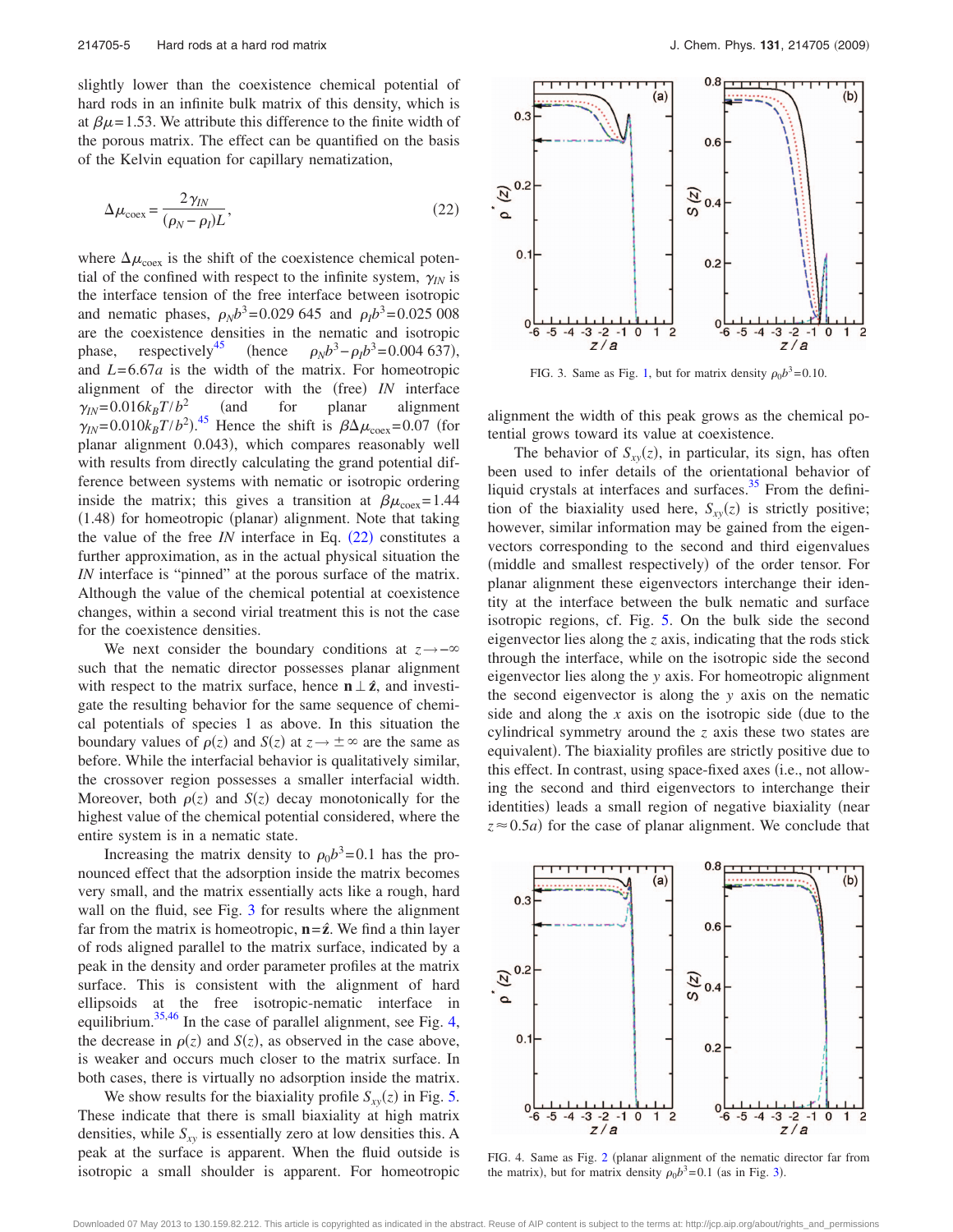<span id="page-5-0"></span>

FIG. 5. Biaxiality profiles,  $S_{xy}(z)$ , for annealed hard rods with (a) homeotropic and (b) planar alignment far from the matrix surface. Results for  $\beta\mu_1 = 1.50$  (solid black line), 1.30 (red dotted line), 1.25 (green dashed line), 1.24 (blue dotted-dashed line), 1.23 (magenta double-dotted-dashed line), and 1.20 (cyan dotted-double-dashed line). Also shown is the tilt angle  $\theta$  (c) between the nematic director and the *z* axis for the case of homeotropic alignment.

the biaxial properties are similar to previous simulation and theoretical results for the free nematic-isotropic interface, with the region of negative biaxiality (without exchange of eigenvector identity) lying on the nematic side of the interface, which indicates that there is a small preference for mol-ecules to stick through the interface.<sup>35[,46](#page-6-38)</sup> The peak in  $S_{xy}(z)$ on the isotropic size is significantly larger than what is found at the free interface due to the influence of the matrix surface.

Finally, we display in Fig. [6](#page-5-1) the density and order parameter profiles for fixed value of the chemical potential of the annealed rods,  $\beta \mu = 1.60$ , and varying matrix density  $\rho_0$ . Upon increasing  $\rho_0$  the density inside the matrix decreases and the variation with  $z$  in the interfacial region becomes more rapid. This indicates that the fluid is being expelled from the matrix upon increasing  $\rho_0$ . Different cases are shown, ranging from very low matrix density with nematic fluid inside  $(\rho b^3 = 0.001)$ , to slightly denser matrices which have isotropic fluid inside  $(\rho b^3 = 0.002, 0.01)$ , and denser matrices with very low or essentially zero density inside.

# **V. CONCLUSIONS**

In conclusion we have investigated bulk and interfacial isotropic-nematic behavior for a simple hard core model of mobile rods that are immersed inside and at the boundary of

<span id="page-5-1"></span>

FIG. 6. Density profile and nematic order parameter profile for fixed chemical potential  $\beta \mu = 1.60$  and increasing values of the density of the quenched rods,  $\rho_0$  (as indicated), for homeotropic (top) and planar (bottom) alignments far from the matrix.

a matrix that is formed by rods with quenched positions and orientations. This model could be taken to represent adsorption of dispersed colloidal rods in a matrix of entangled colloidal rods or inside a fibrillar porous substance. Our results, based on a simple second virial approximation to the QA excess free energy functional, indicate rich microscopic structure close to the surface of the matrix. Within this meanfield-like treatment the isotropic-nematic transition persists inside the matrix but is shifted toward higher values of the chemical potential. It would be very interesting to test these findings using computer simulations. Furthermore one could envisage experimental realizations, where colloidal rods form an entangled matrix, which is penetrated by a lyotropic liquid crystal, similar to setups where self-diffusion and sedimentation of tracer *spheres* in semidilute dispersions of rigid colloidal  $\mathrm{rods}^{47}$  were investigated. In the current work we restricted ourselves to studying isotropic matrices. A different type of influence on the annealed rods would be exerted by anisotropic matrices of rods, e.g., such that the matrix itself possesses (quenched) nematic order. Based on the structure of the second virial excess free energy functional and the fact that within this approach the matrix acts as an effective external field, one could expect an aligning effect on the mobile rods. This should have interesting conse-